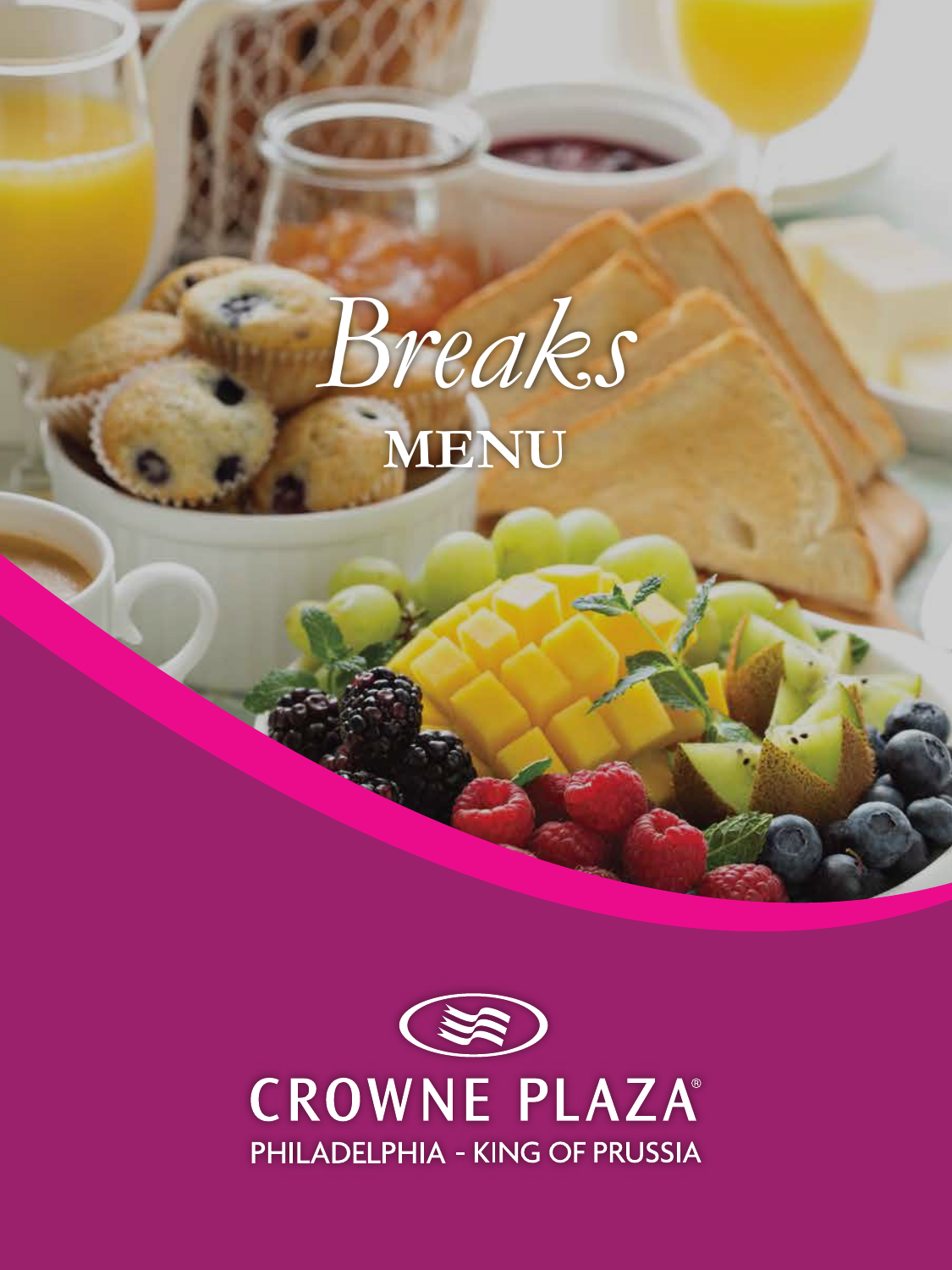## **MORNING BREAKS**

*Continental and Mid-Morning*

*All breaks are replenished for a maximum of 90 minutes*

ှိ<br>(

#### **COFFEE, TEA AND DONUTS** \$18

- An artisanal coffee bar featuring 100% Colombian coffee including regular and decaffeinated
- Selection of regular and herbal teas served with flavored syrups
- Assorted Bottled Juices
- Assorted regular and filled donuts

### **JUICING AND JIVING** \$20

- An artisanal coffee bar featuring 100% Colombian coffee including regular and decaffeinated
- Selection of regular and herbal teas served with flavored syrups
- Assorted Bottled Juices
- Assorted energy bars and smoothie shooters

### **EXECUTIVE CONTINENTAL BREAKFAST** \$21

- Fresh breakfast bread assortment rotated daily for variety
- Assortment of bagels with regular and flavored cream cheeses
- Assorted individual yogurt parfaits
- Seasonal fresh sliced fruit including items such as melons, pineapple, grapes and seasonal berries
- An artisanal coffee bar featuring 100% Colombian coffee including regular and decaffeinated
- Selection of regular and herbal teas served with flavored syrups
- Assorted Bottled Juices



### **MID-MORNING BEVERAGE REFRESH** \$12

- 100% Colombian coffee including regular and decaffeinated and a selection of traditional and herbal teas with flavored syrups
- A selection of assorted Coke® products, bottled waters, Snapple® brand iced teas

#### **ALL DAY BEVERAGE SERVICE** \$20

- 100% Colombian coffee including regular and decaffeinated and a selection of regular and herbal teas with flavored syrups
- A selection of assorted Coke® products, bottled waters and Snapple® brand iced teas

## **MORNING BREAK ENHANCEMENTS**

#### *The following items are all priced per person*

- Sausage, egg and cheese breakfast burritos \$6
- Egg, sausage and cheese bagel sandwich \$8
- Egg and sausage breakfast biscuits \$8
- Egg, bacon and cheese on croissant \$6
- Scrambled eggs served with jack cheese and chives on the side \$6
- Cheese blintzes with fruit topping \$6
- Basket of whole fresh seasonal fruit \$6
- Assorted breakfast bars \$5

\*Please add 23% taxable service charge and 6% state sales tax to all menu prices\* | \*Prices subject to change\*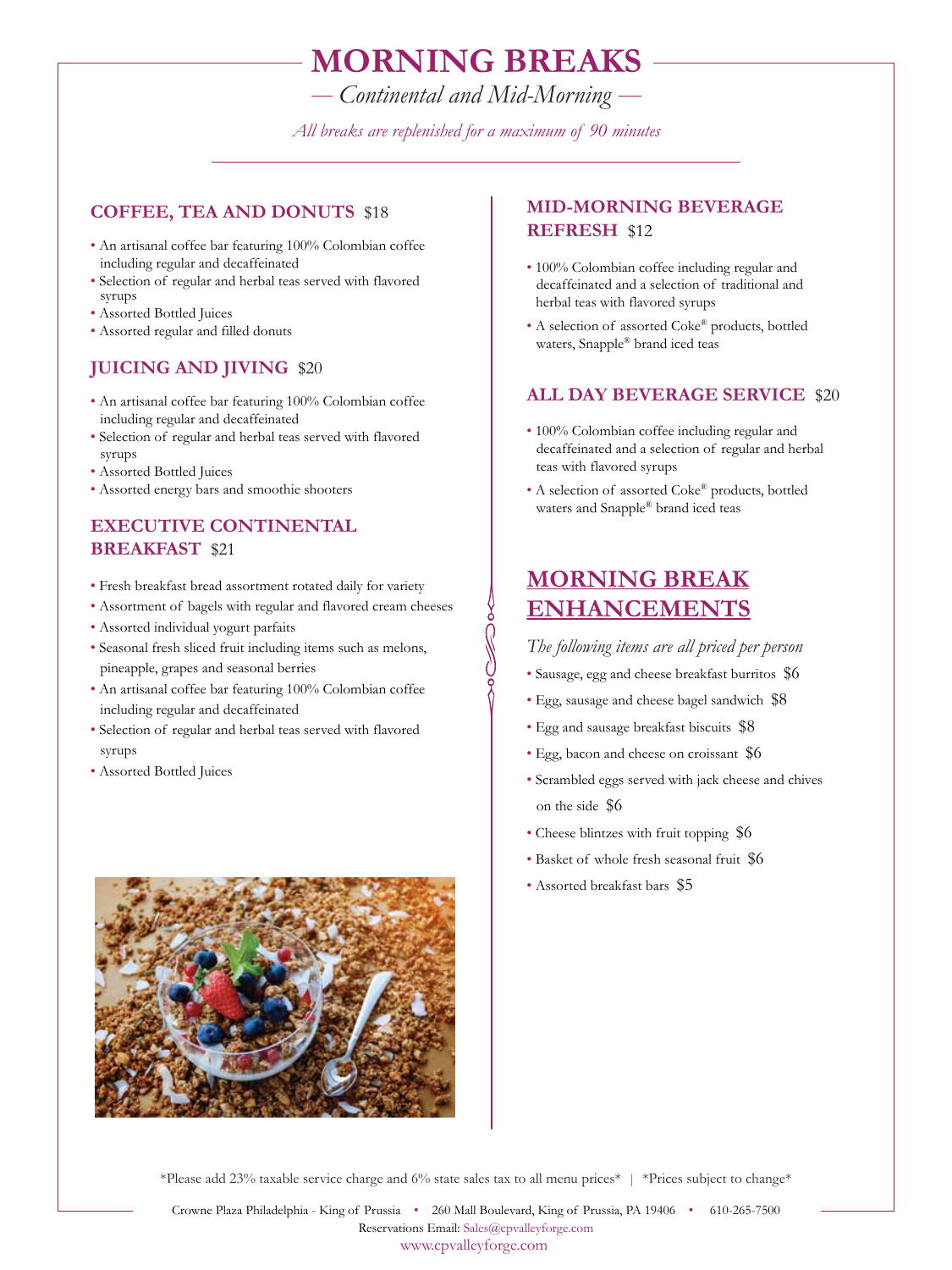# **AFTERNOON BREAKS**

**All afternoon breaks include our 100% Colombian coffee including regular and decaffeinated and a selection of regular and herbal teas served with flavored syrups . A selection of assorted Coke® products, bottled waters, Snapple® brand iced teas.**

*All breaks are replenished for a maximum of 90 minutes*

#### **COOKIES…AND MORE** \$20

- A variety of cookies and fruit filled shortbread
- Served with 2% or regular milk
- Protein packed mixed nuts and trail mix

#### **THE "PHILLIE PHANATIC"** \$17

- Philadelphia's own TastyKake® in assorted flavors
- Philadelphia style soft pretzels served with mustard dip
- Local artisan gelatos in assorted seasonal flavors

#### **POWER UP** \$20

- Garden crudité served with a variety of flavored dips
- Hummus including sun-dried tomato, traditional and pesto
- Served with pita chips and croustades
- Assorted energy drinks including Red Bull®

#### **MEDITERRANEAN MEDITATION** \$17

- Hummus including sun-dried tomato, traditional and pesto
- Served with pita chips and croustades
- Mini falafel pita sliders
- Grilled vegetables

#### **FROZEN FOLLIES** \$15

- Assortment of frozen novelty items
- Assorted flavored bags of Ms. Vickie's chips

#### **AND THE OSCAR GOES TO…** \$18

- Freshly popped popcorn with a variety of flavored toppings
- Assortment of movie candies
- Mini pretzel nuggets served warm with yellow mustard and cheddar cheese dips



\*Please add 23% taxable service charge and 6% state sales tax to all menu prices\* | \*Prices subject to change\*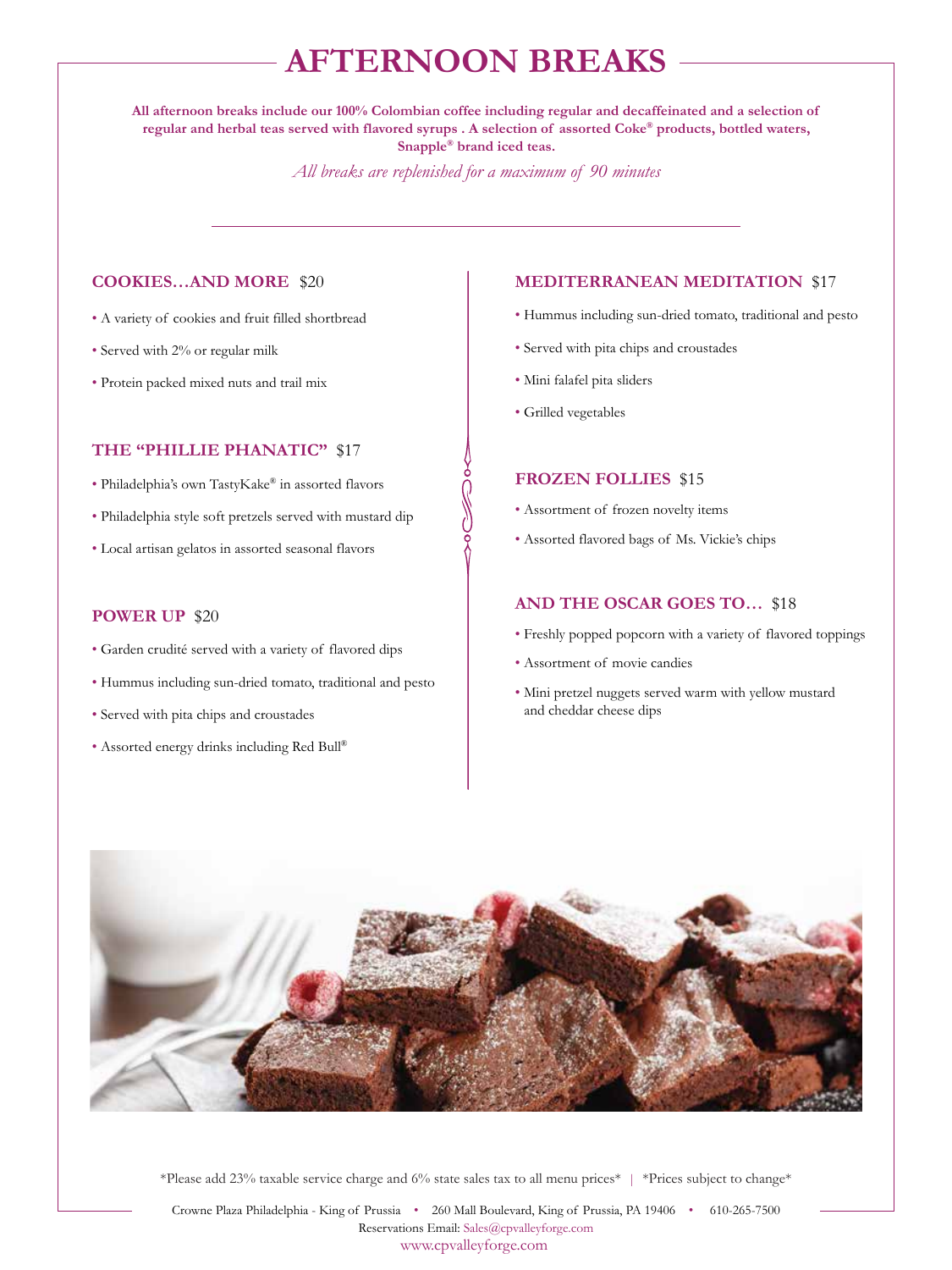# **AFTERNOON BREAKS**

**All afternoon breaks include our 100% Colombian coffee including regular and decaffeinated and a selection of regular and herbal teas served with flavored syrups . A selection of assorted Coke® products, bottled waters, Snapple® brand iced teas.**

*All breaks are replenished for a maximum of 90 minutes*

**SOC** 

#### **THE 7th INNING STRETCH** \$19

- Miniature franks with sauerkraut in a blanket
- Mini corn dog skewers
- Nachos with cheese dip and salsa
- Assorted mixed nuts
- Individual bags of Cracker Jacks®
- Freshly popped popcorn with assorted flavored toppings

#### **YOUTHFUL EXCURSION** \$15

- Build your own ice cream sundae
- Vanilla bean and chocolate ice cream served with a variety of toppings
- Including: gummy bears, Oreo® cookie pieces, jimmies, chocolate chips, wet nuts, bananas, cherries, hot fudge, M&M's<sup>®</sup> and whipped toppings

#### **HEALTHFUL INDULGENCE** \$18

- Seasonal fresh sliced fruit including items such as melons, pineapple, grapes and berries
- Gluten-free protein bars
- Assorted macaroons
- Made-to-order smoothie station featuring assorted fresh berries and yogurt
- *\*\*\$100 Attendant fee applies to above break \*\*One attendant per 35 guests suggested*

### **BREAK ENHANCEMENTS**

#### **ASSORTED DRY SNACKS** \$6

• Individual bags of pretzels, chips and Cracker Jacks®

#### **SEASONAL FRESH FRUIT DISPLAY** \$12

• Our Chef 's seasonal fresh sliced melons, pineapple, grapes and berries display

#### **FRESHLY POPPED POPCORN** \$4

• Enjoy freshly popped popcorn served with a variety of flavored toppings or keep it plain

#### **PHILADELPHIA STYLE PRETZELS** \$28

• Served ala carte with mustard dip

**MIXED NUTS** \$26

**HARD BOILED EGGS** \$1

**FRUIT AND YOGURT PARFAITS** \$3

**ASSORTMENT OF GRANOLA AND KASHI BARS** \$2.50

\*Please add 23% taxable service charge and 6% state sales tax to all menu prices\* | \*Prices subject to change\*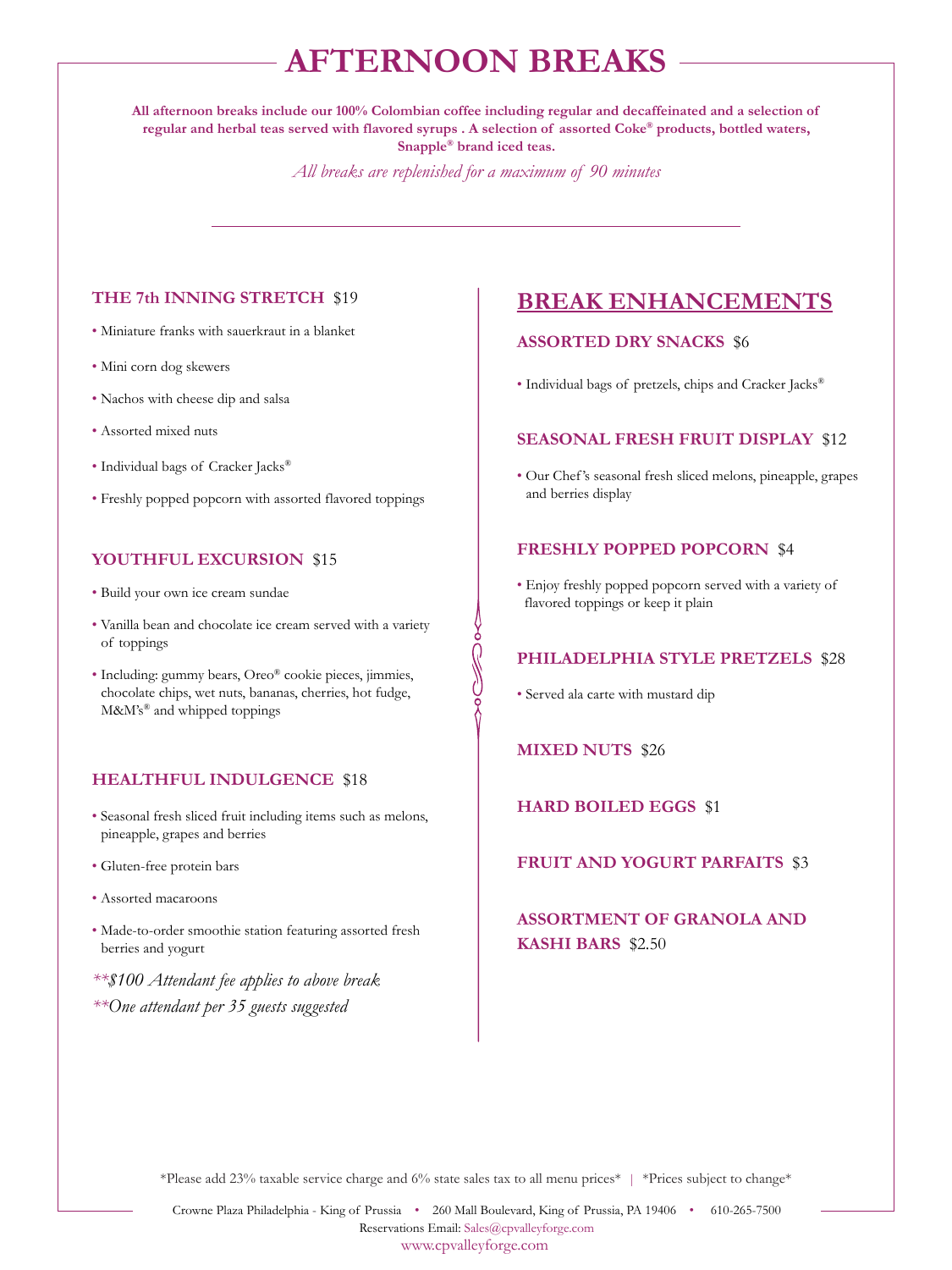# **FULL DAY BREAK PACKAGE**

### *\$48*

**Perfect for the full day meeting! Simply pick your favorites along with what time you want them and let our dedicated staff do the rest** 

 $\sqrt{\frac{2}{3}}$ 

#### *Start your day with:*

#### **EXECUTIVE CONTINENTAL BREAKFAST**

- Freshly baked breakfast breads and bagels with assorted cream cheese spreads
- Assorted individual yogurts
- Seasonal fresh sliced fruit including items such as melons, pineapple, grapes and seasonal berries
- 100% Colombian coffee and a selection of regular and herbal teas with flavored syrups
- Assorted juices

#### *Enjoy a mid-morning break with:*

#### **MID-MORNING BEVERAGE REFRESH**

- 100% Colombian coffee including regular and decaffeinated and a selection of regular and herbal teas with flavored syrups
- A selection of assorted Coke® products, bottled waters and Snapple® brand iced teas and V-8® beverages

#### *Finally, in the afternoon:*

#### **SELECT ANY OF OUR AFTERNOON BREAKS**

- Cookies……..and more
- The "Philly Phanatic"
- Frozen Follies
- Power Up
- The 7th Inning Stretch
- Meditterranean Meditation
- Peanut Butter & Chocolate
- Healthful Indulgencs
- And the "Oscar goes to…"
- Youthful Excursion





\*Please add 23% taxable service charge and 6% state sales tax to all menu prices\* | \*Prices subject to change\*